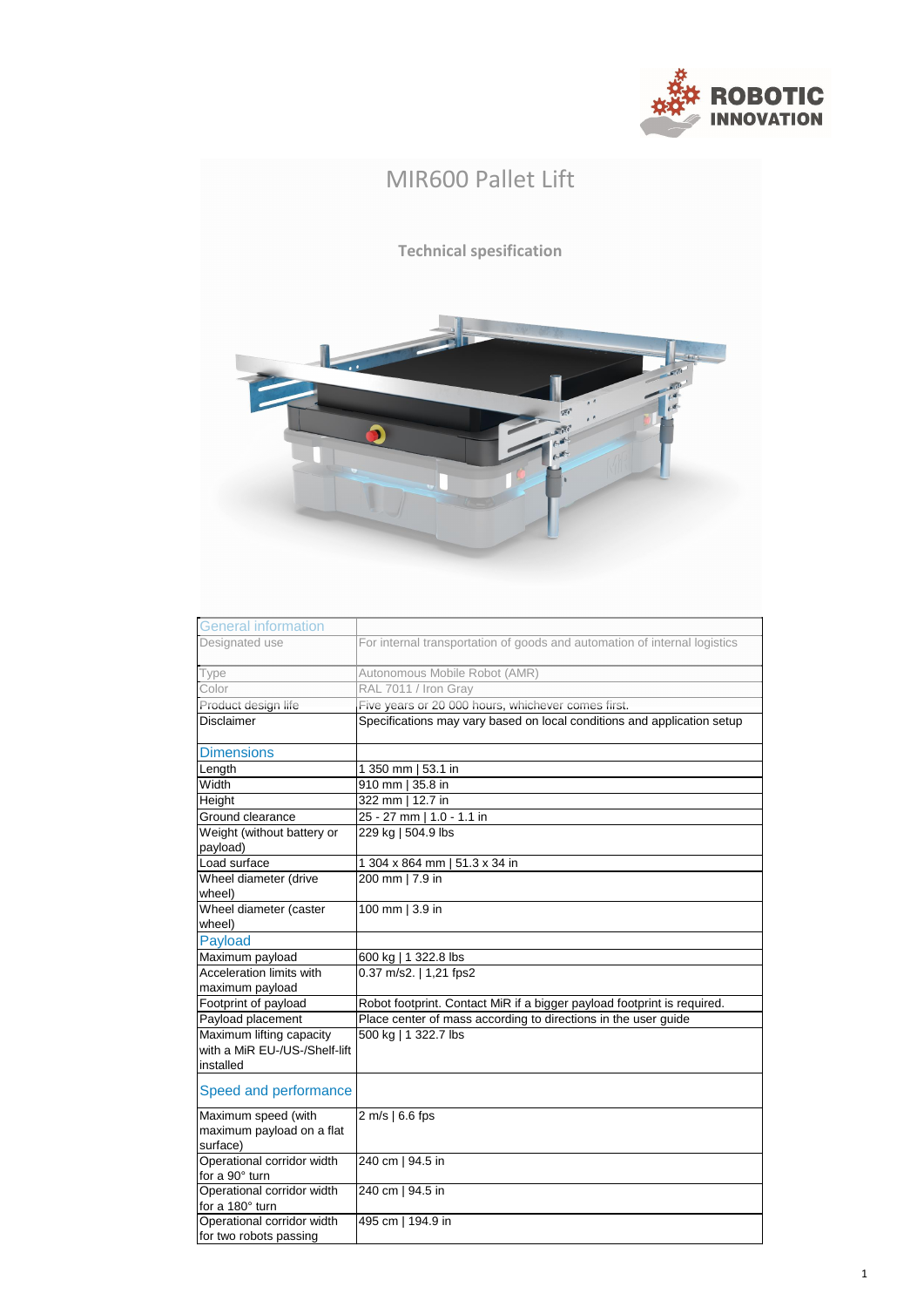| Maximum incline/decline                            | 3% at 0.5 m/s   1.6 fps, 1% at 2.0 m/s   6.6 fps                                                                                                      |
|----------------------------------------------------|-------------------------------------------------------------------------------------------------------------------------------------------------------|
| Traversable gap and sill                           | Gap: maximum 29 mm   1.1 in at maximum 0.5 m/s   1,64 fps2, from all                                                                                  |
| tolerance                                          | angles. Step: maximum 10 mm   0.4 in at maximum 0.5 m/s   at maximum                                                                                  |
|                                                    | 40° angle with no payload, not recommended with maximum payload                                                                                       |
|                                                    |                                                                                                                                                       |
| Positioning accuracy (in                           | Docking to L-marker: 3 mm   0.11 in deviation on X-axis, 3 mm   0.11 in on                                                                            |
| controlled conditions)                             | Y-axis, 0.25° yaw. Docking to VL-marker: 2 mm   0.09 in deviation on X-                                                                               |
|                                                    | axis, 3 mm   0.11 in on Y-axis, 0.25° yaw. Docking to V-marker: 20 mm                                                                                 |
|                                                    | 0.8 in deviation on X-axis, 20 mm   0.8 in on Y-axis, 2° yaw. Docking to<br>Bar-marker: 10 mm   0.5 in deviation on X-axis, 5 mm   0.18 in on Y-axis, |
|                                                    | 0.75° yaw. Docking to position: 100 mm   3.9 in deviation on X-axis, 83                                                                               |
|                                                    | mm   3.3 in on Y-axis, $3.4^{\circ}$ yaw.                                                                                                             |
| Minimum size of detectable                         | Camera: 20 mm   0.8 in at 1.25 m   49.2 in. Scanner: 30 mm   1.2 in at 1.7                                                                            |
| object                                             | m   66.9 in or 2.3 m   90.6 in. 40 mm   1.6 in at 2.3 m   90.6 in or 3 m                                                                              |
|                                                    | 118.1 in. 50 mm   2 in at 3 m   118.1 in or 3.5 m   137.8 in. 70 mm   2.8 in                                                                          |
|                                                    | at 4 m   157.5 in or 5.5 m   216.5 in. Distances depend on scan cycle time                                                                            |
|                                                    | (30 or 40 m/s   98.4 or 131.2 mps)                                                                                                                    |
| Maximum acceleration                               | 0.41 m/s2 (no payload), 0.37 m/s2 (maximum payload)                                                                                                   |
| Minimum distance between                           | 110 cm   43.3 in                                                                                                                                      |
| chargers                                           |                                                                                                                                                       |
| Minimum width for pivoting                         | 275 cm   108.3 in                                                                                                                                     |
| Active operation time with                         | 8 h 20 m                                                                                                                                              |
| maximum payload                                    |                                                                                                                                                       |
| Active operation time with no 10 h 45 m<br>payload |                                                                                                                                                       |
| Standby time (robot is on                          | 16 h 45 m                                                                                                                                             |
| and idle)                                          |                                                                                                                                                       |
| <b>Battery and charger</b>                         |                                                                                                                                                       |
| Charging time with MiR                             | 45 min at an ambient temperature of 22°C                                                                                                              |
| Charge 48V (10-90%)                                |                                                                                                                                                       |
| Battery capacity                                   | 1.63 kWh (34.2 Ah at 47.7V)                                                                                                                           |
| <b>Battery type</b>                                | Li-ion                                                                                                                                                |
| Nominal voltage                                    | 47.7 V nominal, minimum 41 V, maximum 54 V                                                                                                            |
| Charging current, MiR                              | Up to 35 Amp with MiR Charge 48V, depending on battery temperature                                                                                    |
| Charge 48V                                         | and constant voltage ramping down towards end of charge cycle                                                                                         |
|                                                    |                                                                                                                                                       |
| Minimum number of full                             | 3 000 cycles                                                                                                                                          |
| charging cycles                                    |                                                                                                                                                       |
| Charging ratio and runtime                         | $15 m = 2 h 45m (1:11)$ . 30 m = 5 h 45 m (1:12)                                                                                                      |
| Charging time with cable                           | 1 h 10 m (approximately)                                                                                                                              |
| charger (10-90%)                                   |                                                                                                                                                       |
| <b>Environment</b>                                 |                                                                                                                                                       |
| <b>Humidity</b>                                    | 10-85% non-condensing                                                                                                                                 |
| Maximum altitude                                   | 2 000 m   6 561 ft                                                                                                                                    |
| Floor conditions                                   | No water, no oil, no dirt                                                                                                                             |
| Environment                                        | For indoor use only                                                                                                                                   |
| IP class                                           | <b>IP52</b>                                                                                                                                           |
| Compliance                                         |                                                                                                                                                       |
| <b>EMC</b>                                         | EN61000-6-2, EN61000-6-4, (EN12895)                                                                                                                   |
| Safety standards for                               | CE, EN1525, ANSI B56.5, ISO3691-4, RIA15.08, ISO13849-1                                                                                               |
| industrial vehicles                                |                                                                                                                                                       |
| <b>Safety</b>                                      |                                                                                                                                                       |
| Personnel detection safety                         | Triggered by a human or other obstacle in the path of travel                                                                                          |
| function                                           |                                                                                                                                                       |
| <b>Emergency stop</b>                              | Triggered by pressing the Emergency stop button.                                                                                                      |
| Manual control in robot                            | Token-based system for accessing the manual control. The robot issues                                                                                 |
| interface                                          | only one token at a time.<br>Yes                                                                                                                      |
| Safe guarded stop<br>Safe load position            | Triggered if the speed exceeds 0.3 m/s while the lift (if applicable) is not in                                                                       |
|                                                    | the low position.                                                                                                                                     |
| Overspeed avoidance                                | Prevents the robot from driving faster than the predefined safety limit                                                                               |
| <b>Communication</b>                               |                                                                                                                                                       |
| Safety I/O connections                             | 6 digital inputs, 6 digital outputs                                                                                                                   |
| WiFi (internal PC)                                 | Router: 2.4 GHz and 5 GHz. Internal computer: WiFi adapter: 2.4 GHz and                                                                               |
|                                                    | 5 GHz, 2 internal antennas                                                                                                                            |
| Aux. power for top                                 | Yes                                                                                                                                                   |
| applications                                       |                                                                                                                                                       |
| Aux. safety functions                              | Yes                                                                                                                                                   |
| <b>Ethernet</b>                                    | M12 plug, 4p. 10/100 Mbit Ethernet with Modbus protocol, adapter for                                                                                  |
|                                                    | external antenna                                                                                                                                      |
| General purpose I/O                                | Yes                                                                                                                                                   |
| <b>Sensors</b>                                     |                                                                                                                                                       |
| SICK safety laser scanners                         | 2 pcs SICK Microscan3. FoV: 360 degrees                                                                                                               |
|                                                    |                                                                                                                                                       |

2